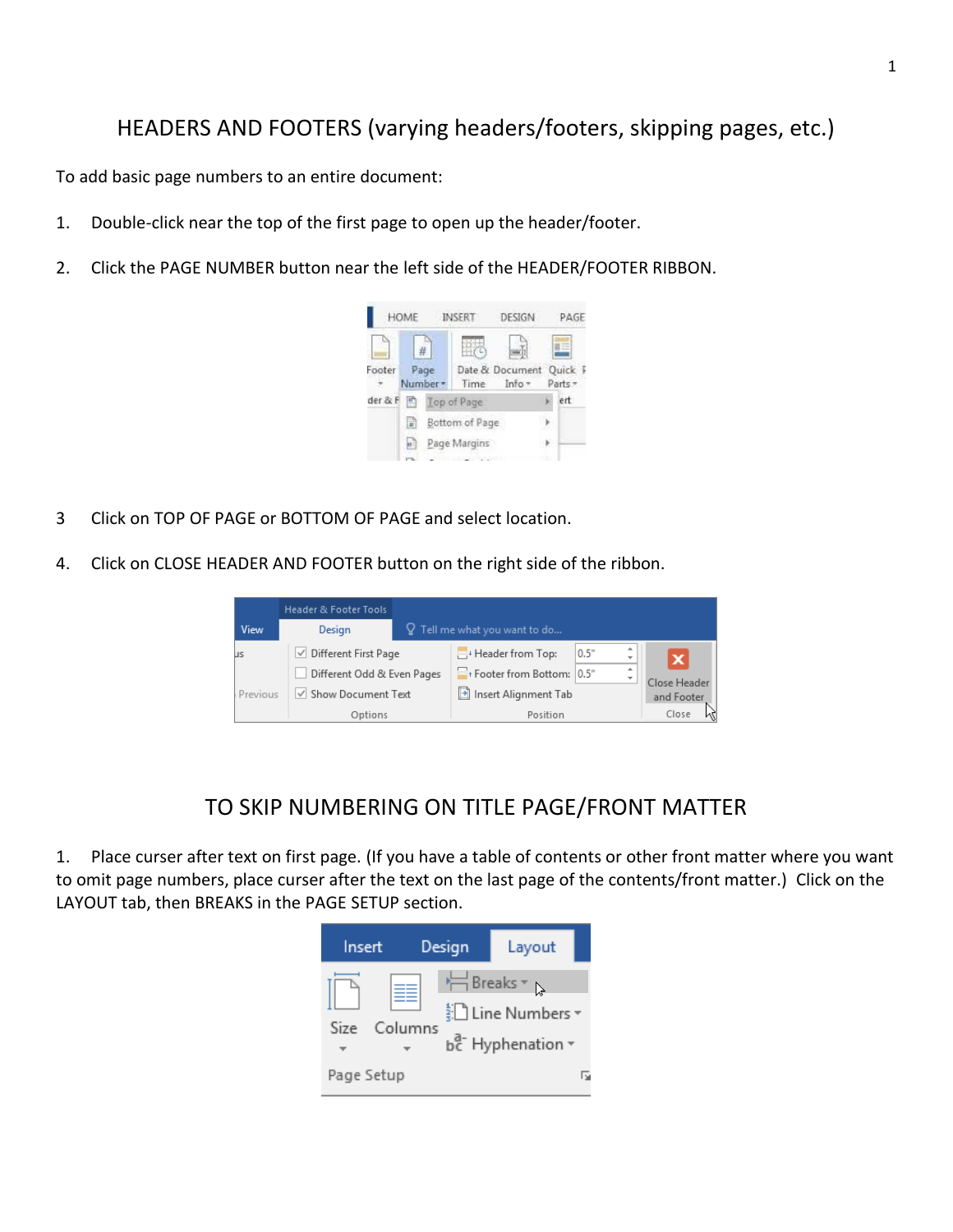2. Under the SECTION BREAKS heading, click on NEXT PAGE. This will enable you to start numbering the new section at page 1.



- 3. Double-click near the top of the second page to open up the header/footer.
- 4. In the NAVIGATION section, click on LINK TO PREVIOUS SECTION to disable the link so that you can start that page as page 1.

| Ξ<br>HEADERS AND FOOTERS [Compatibility |                                                                          |        |      | <b>Header &amp; Footer Tools</b>                   |                           |                                                |                            |
|-----------------------------------------|--------------------------------------------------------------------------|--------|------|----------------------------------------------------|---------------------------|------------------------------------------------|----------------------------|
| eferences.                              | <b>Mailings</b>                                                          | Review | View | Design                                             | Tell me                   |                                                | Sig                        |
| $\sim$                                  | $E_4$ Previous<br>$\overline{\phantom{a}}$<br>--<br>--<br><b>EL</b> Next |        |      | Different First Page<br>Different Odd & Even Pages | $-40.5$ "<br>$\Xi$ + 0.5" | ٠<br>$\overline{\phantom{a}}$<br>$\Delta$<br>٠ | $\boldsymbol{\mathsf{x}}$  |
| Goto                                    | Go to<br>Header Footer 1. Link to Previous                               |        |      | √ Show Document Text                               | Ð                         |                                                | Close Header<br>and Footer |
|                                         | Navigation                                                               |        | w    | Options                                            | Position                  |                                                | Close                      |

5. Click the PAGE NUMBER button near the left side of the HEADER/FOOTER RIBBON.

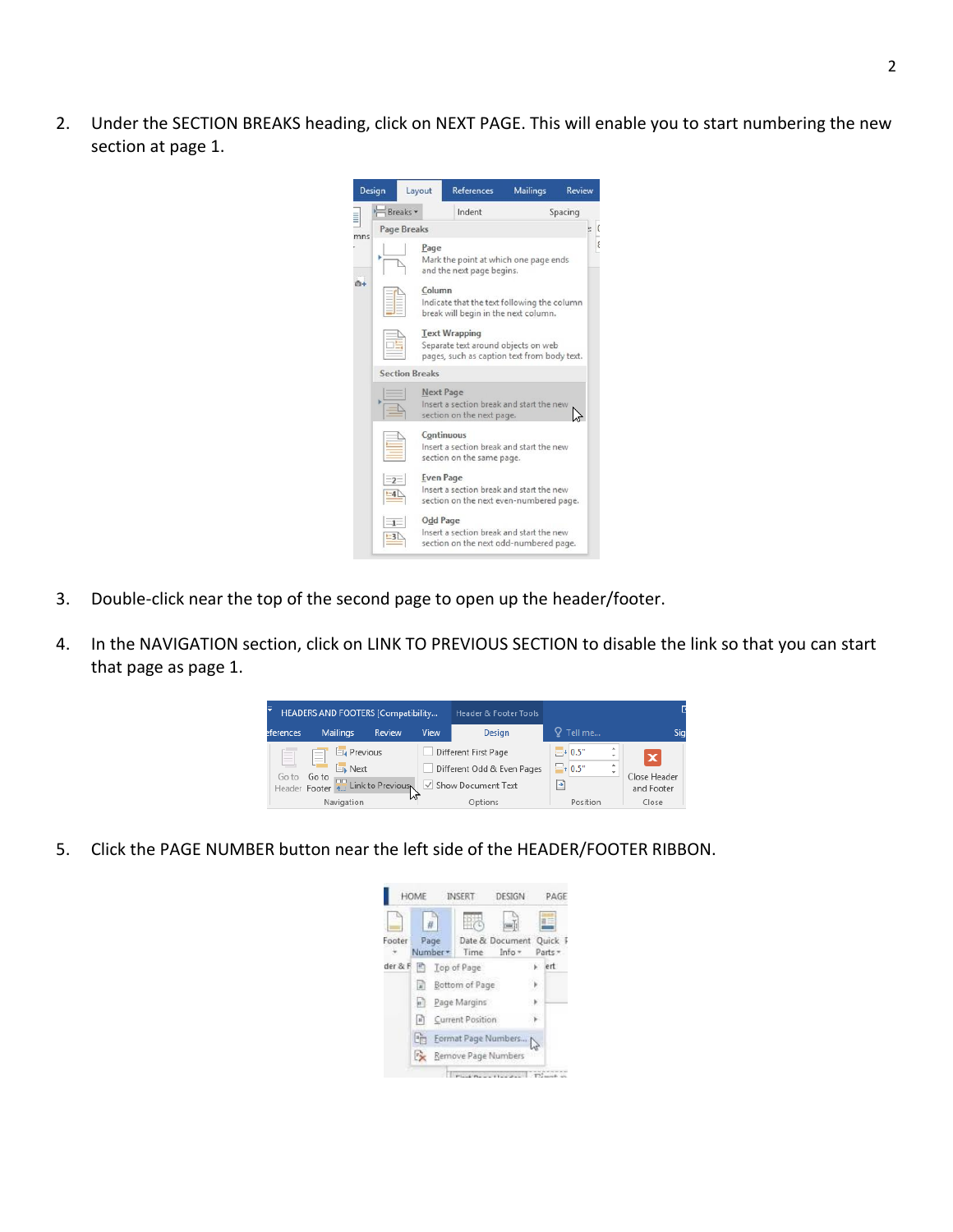- 6. Click FORMAT PAGE NUMBERS.
- 7. In the START AT field, select 1 for the page number and click OK.

| Page numbering           |   |  |  |  |  |  |
|--------------------------|---|--|--|--|--|--|
| Continue from previous s |   |  |  |  |  |  |
| ⊙ Start at:              | 1 |  |  |  |  |  |
|                          |   |  |  |  |  |  |

8. To select the location of page numbers, click on the PAGE NUMBER button again.



- 9. Click on TOP OF PAGE or BOTTOM OF PAGE and select location.
- 10. Click on CLOSE HEADER AND FOOTER button on the right side of the ribbon.



## CHANGING PAGE NUMBER SCHEMES OR HEADERS/FOOTERS FOR DIFFERENT SECTIONS

1. Place curser after text on the last page of section 1. To start a new numbering scheme or new header/footer for the next section, click on the LAYOUT tab, then BREAKS in the PAGE SETUP section.

| Insert     |         | Design     | Lyout                                 |   |
|------------|---------|------------|---------------------------------------|---|
| Size       | Columns | ← Breaks ▼ | ैं Line Numbers *<br>be Hyphenation ~ |   |
| Page Setup |         |            |                                       | Б |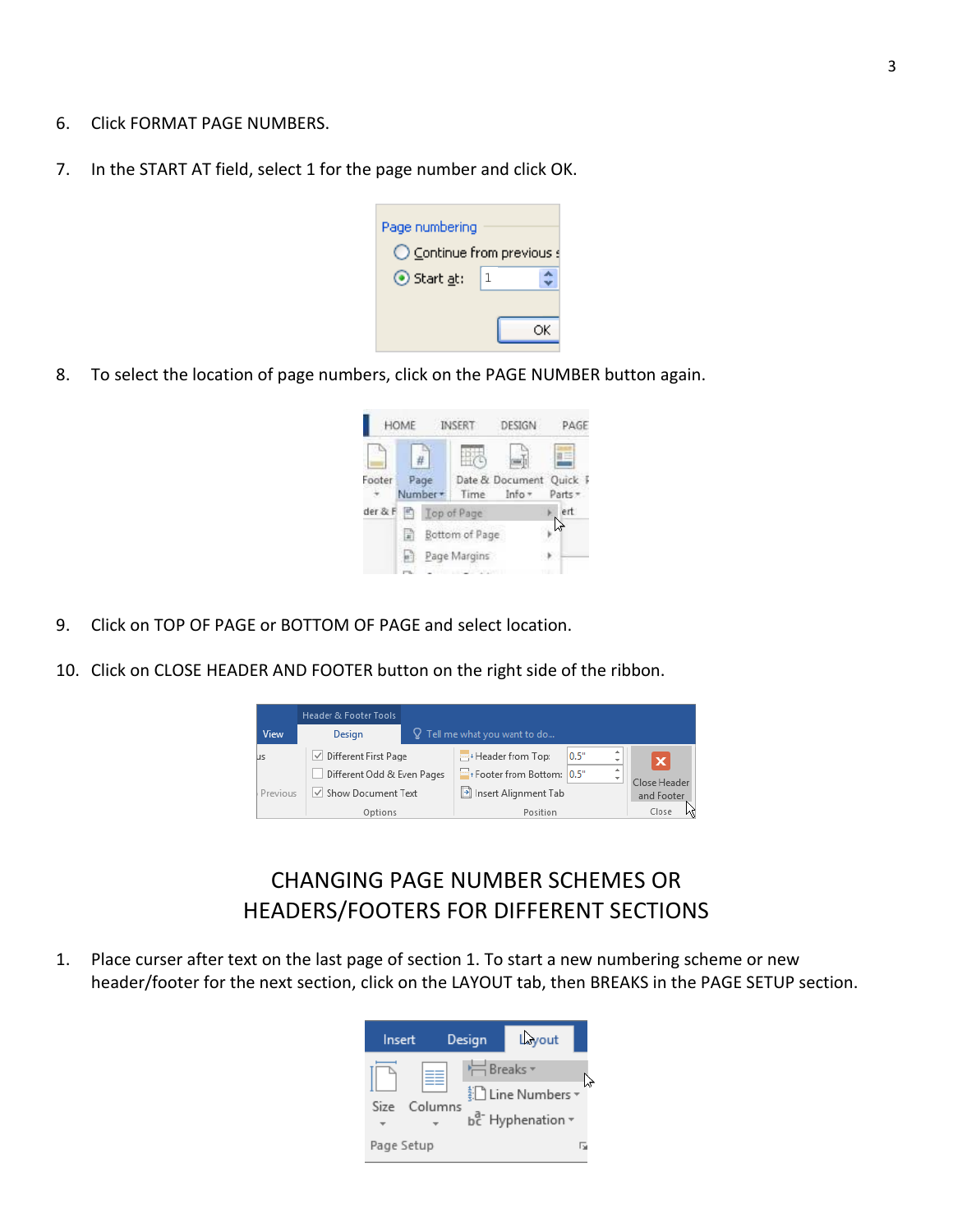2. Under the SECTION BREAKS heading, click on NEXT PAGE. This will enable you to start numbering the new section at page 1 or change the title in the header/footer of the next section.

|                   |                                                                                                                | Layout                                                                                                  |                                                                                           | References        | <b>Mailings</b> | Review |  |  |  |  |
|-------------------|----------------------------------------------------------------------------------------------------------------|---------------------------------------------------------------------------------------------------------|-------------------------------------------------------------------------------------------|-------------------|-----------------|--------|--|--|--|--|
|                   | Breaks -                                                                                                       |                                                                                                         |                                                                                           | Indent<br>Spacing |                 |        |  |  |  |  |
| Design<br>ns<br>u | <b>Page Breaks</b>                                                                                             |                                                                                                         |                                                                                           |                   |                 |        |  |  |  |  |
|                   |                                                                                                                | Page<br>Mark the point at which one page ends<br>and the next page begins.                              |                                                                                           |                   |                 |        |  |  |  |  |
|                   | Column<br>Indicate that the text following the column<br>break will begin in the next column.                  |                                                                                                         |                                                                                           |                   |                 |        |  |  |  |  |
|                   | <b>Text Wrapping</b><br>Separate text around objects on web<br>pages, such as caption text from body text.     |                                                                                                         |                                                                                           |                   |                 |        |  |  |  |  |
|                   | <b>Section Breaks</b>                                                                                          |                                                                                                         |                                                                                           |                   |                 |        |  |  |  |  |
|                   |                                                                                                                |                                                                                                         | <b>Next Page</b><br>Insert a section break and start the new<br>section on the next page. |                   |                 |        |  |  |  |  |
|                   |                                                                                                                |                                                                                                         | Continuous<br>Insert a section break and start the new<br>section on the same page.       |                   |                 |        |  |  |  |  |
|                   | $= 2 -$<br>$-4$                                                                                                | <b>Even Page</b><br>Insert a section break and start the new<br>section on the next even-numbered page. |                                                                                           |                   |                 |        |  |  |  |  |
|                   | <b>Odd Page</b><br>$=1-$<br>Insert a section break and start the new<br>section on the next odd-numbered page. |                                                                                                         |                                                                                           |                   |                 |        |  |  |  |  |

3. Double-click near the top of the second page to open up the header/footer.

i<br>III

4. In the NAVIGATION section, click on LINK TO PREVIOUS SECTION to disable the link so that you can start that page as page 1.

| ₹             | HEADERS AND FOOTERS [Compatibility                                                                                                                                                                                                                                                                                                                                                                                                                                                                                                                        |                  |      | <b>Header &amp; Footer Tools</b>                   |                                   |                         |                                           |
|---------------|-----------------------------------------------------------------------------------------------------------------------------------------------------------------------------------------------------------------------------------------------------------------------------------------------------------------------------------------------------------------------------------------------------------------------------------------------------------------------------------------------------------------------------------------------------------|------------------|------|----------------------------------------------------|-----------------------------------|-------------------------|-------------------------------------------|
| eferences     | <b>Mailings</b>                                                                                                                                                                                                                                                                                                                                                                                                                                                                                                                                           | Review           | View | Design                                             | $Q$ Tell me                       |                         |                                           |
| Go to         | $E_4$ Previous<br>$\overline{\phantom{a}}$<br>$\frac{1}{2} \left( \frac{1}{2} \right) \left( \frac{1}{2} \right) \left( \frac{1}{2} \right) \left( \frac{1}{2} \right) \left( \frac{1}{2} \right) \left( \frac{1}{2} \right) \left( \frac{1}{2} \right) \left( \frac{1}{2} \right) \left( \frac{1}{2} \right) \left( \frac{1}{2} \right) \left( \frac{1}{2} \right) \left( \frac{1}{2} \right) \left( \frac{1}{2} \right) \left( \frac{1}{2} \right) \left( \frac{1}{2} \right) \left( \frac{1}{2} \right) \left( \frac$<br><b>El</b> Next<br>Go to<br>mm |                  |      | Different First Page<br>Different Odd & Even Pages | $-40.5"$<br>$\blacksquare$ + 0.5" | $\Delta$<br>÷<br>٠<br>٠ | $\boldsymbol{\mathsf{x}}$<br>Close Header |
| Header Footer | Navigation                                                                                                                                                                                                                                                                                                                                                                                                                                                                                                                                                | Link to Previous |      | √ Show Document Text<br>Options                    | E<br>Position                     |                         | and Footer<br>Close                       |

5. Click the PAGE NUMBER button near the left side of the HEADER/FOOTER RIBBON.



6. Click FORMAT PAGE NUMBERS.